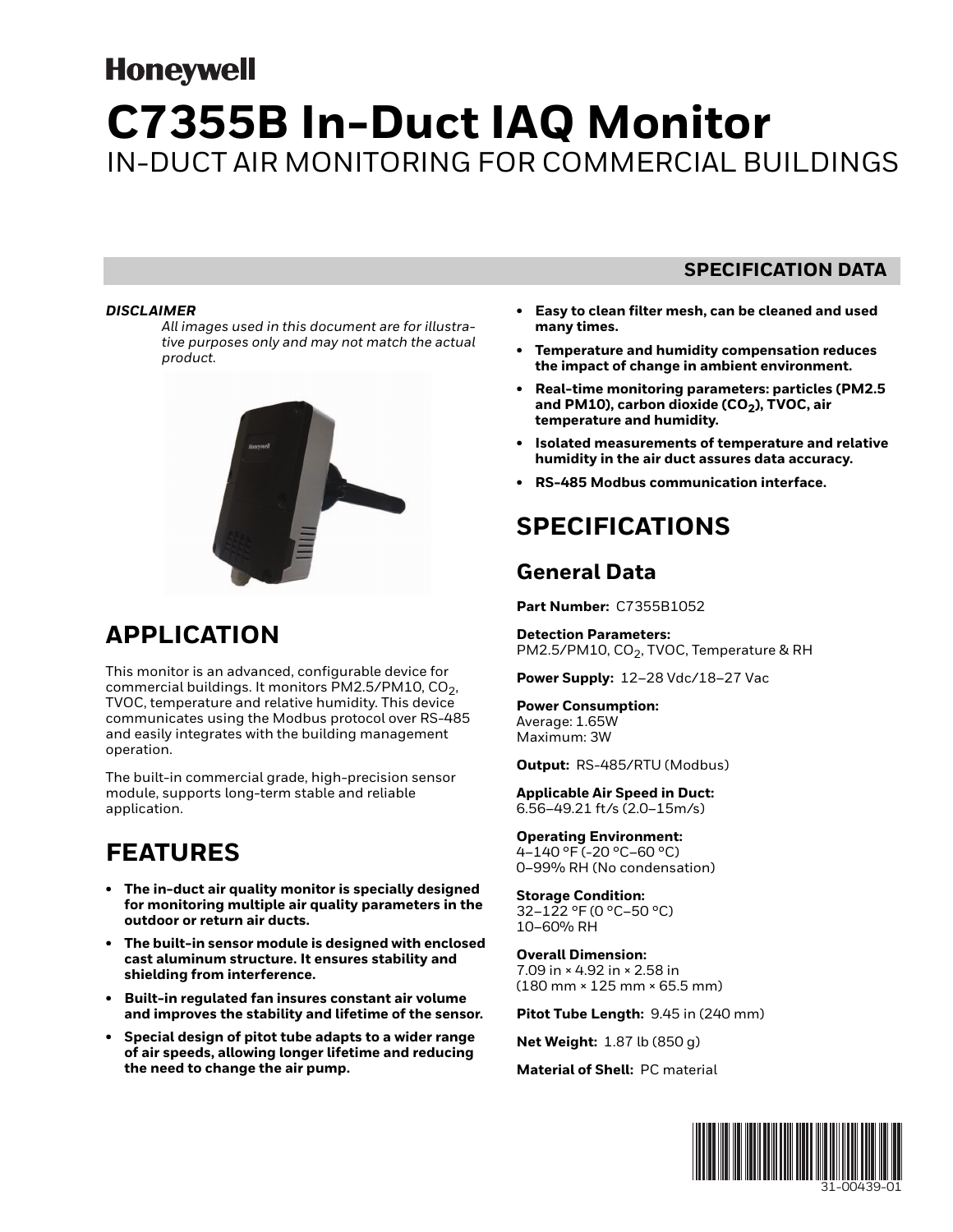## CO<sub>2</sub> Data

**Sensor:** Non-Dispersive Infrared Detector (NDIR)

**Measuring Range:** 0–2000 ppm

**Output Resolution:** 1 ppm

**Accuracy:**  ±50ppm + 3% of reading or ±75ppm (whichever is bigger) (77 °F [25 °C], 10%–80% RH) PM2.5/PM10 Data

### **PM2.5/PM10 Data**

**Sensor:** Laser particle sensor

**Measuring Range:**<br>PM2.5: 0–500 μg/m<sup>3</sup> PM10: 0-500  $\mu$ g/m<sup>3</sup>

**Output values:**  Moving average/60 seconds, Moving average/1 hour, Moving average/24 hours

**Output Resolution:** 0.1 μg/m3

**Zero Point Stability:** <2.5 μg/m3

**PM2.5 Accuracy (mean per hour):**  $\leq$  ±5 μg/m<sup>3</sup> +10% reading (0-300 μg/m<sup>3</sup> @50 ~ 86 °F (10~30 °C), 10–60% RH)

### **Dimensions**

### **TVOC Data**

**Sensor:** Metal oxide gas sensor

**Measuring Range:** 0–3.5 mg/m<sup>3</sup>

**Output Resolution:** 0.001 mg/m3

#### **Accuracy:**

 $\leq$  ±0.05 mg/m<sup>3</sup>+ 15% of reading (77 °F [25 °C], 10%-60% RH)

### **Temperature and Humidity Data**

#### **Sensor:**

Band gap material temperature sensor, capacitive humidity sensor

#### **Measuring Range:**

Temperature: 4–140 °F (-20–60 °C) Humidity: 0-99% RH

#### **Output Resolution:**

Temperature: 32.02 °F (0.01 °C) Humidity: 0.01% RH

#### **Accuracy:**

±0.5 °C, 3.5% RH (77 °F [25 °C], 10%–60% RH)



**Fig. 1. Dimensions.**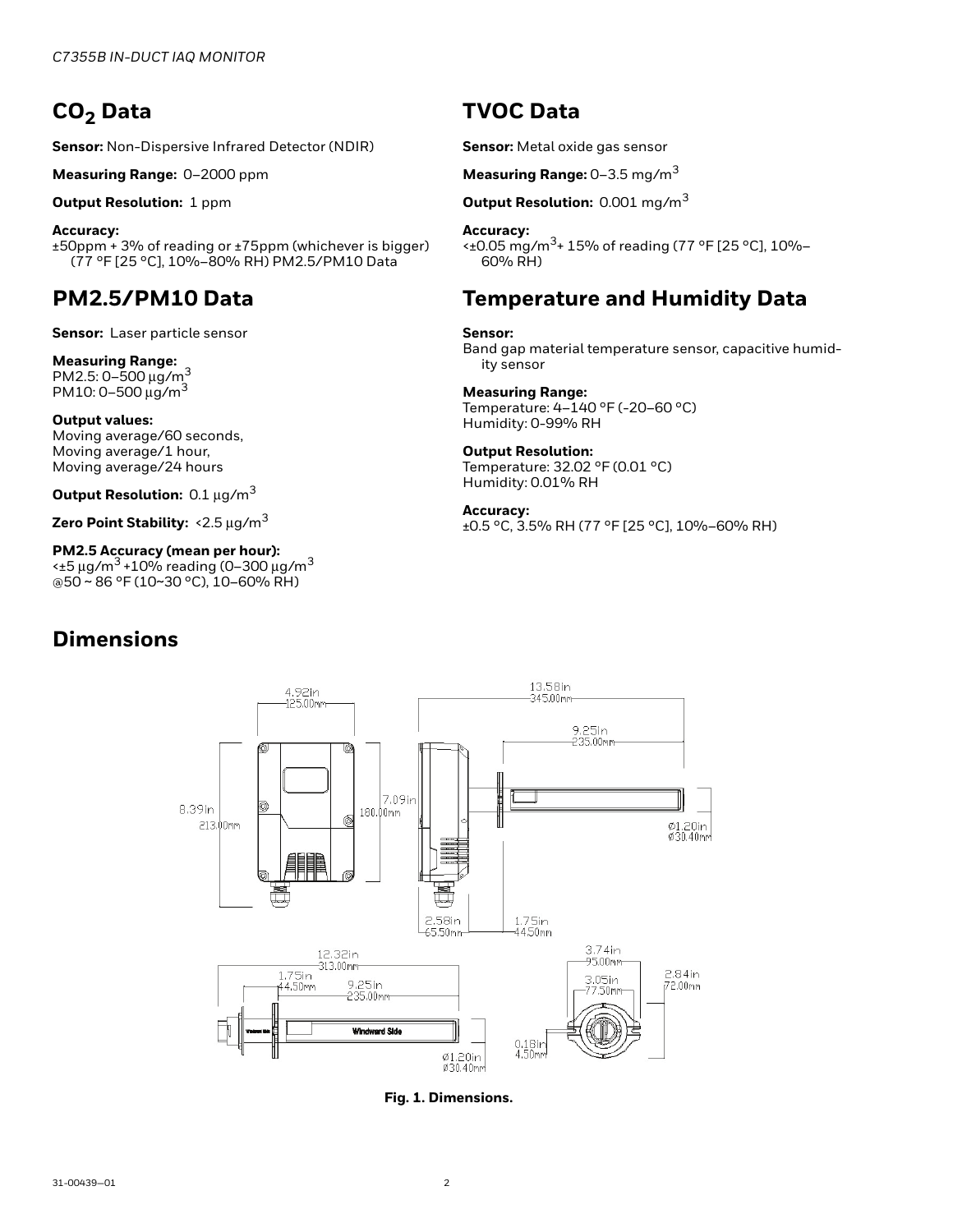# **GENERAL SAFETY INFORMATION**

- When performing any work (installation, mounting, start-up), all manufacturer instructions and in particular the Installation and Commissioning Instructions are to be observed.
- IAQ monitor may be installed and mounted only by authorized and trained personnel.
- Rules regarding electrostatic discharge should be followed.
- If IAQ monitor is modified in any way, except by the manufacturer, all warranties concerning operation and safety are invalidated.
- Use only accessory equipment which comes from or has been approved by Honeywell.
- It is recommended that devices be kept at room temperature for at least 24 hours before applying power. This is to allow any condensation resulting from low shipping/storage temperatures to evaporate.
- CE declarations according to LVD Directive 2014/35/EU and EMC Directive 2014/30/EU.
- Product standards are EN50581, EN61010-1 and EN61326-1.
- This monitor has been tested and found to comply with the limits for a Class B digital device, pursuant to part 15 of the FCC Rules. These limits are designed to provide reasonable protection against harmful interference in a residential installation. This equipment generates uses and can radiate radio frequency energy and, if not installed and used in accordance with the instructions, may cause harmful

interference to radio communications. However, there is no guarantee that interference will not occur in a particular installation. If this equipment does cause harmful interference to radio or television reception, which can be determined by turning the equipment off and on, the user is encouraged to try to correct the interference by one or more of the following measures:

- Reorient or relocate the receiving antenna.
- Increase the separation between the equipment and receiver.
- Connect the equipment into an outlet on a circuit different from that to which the receiver is connected.
- This monitor complies with Part 15 of the FCC rules. Operation is subject to the following two conditions: (1) this device may not cause harmful interference, and (2) this device must accept any interference received, including interference that may cause undesired operation.
- The monitor is Class B digital apparatus and complies with Canadian ICES-003.
- The monitor complies with Industry Canada license exempt RSS standard(s). Operation is subject to the following two conditions:

(1) this device may not cause interference, and (2) this device must accept any interference, including interference that may cause undesired operation of the device.